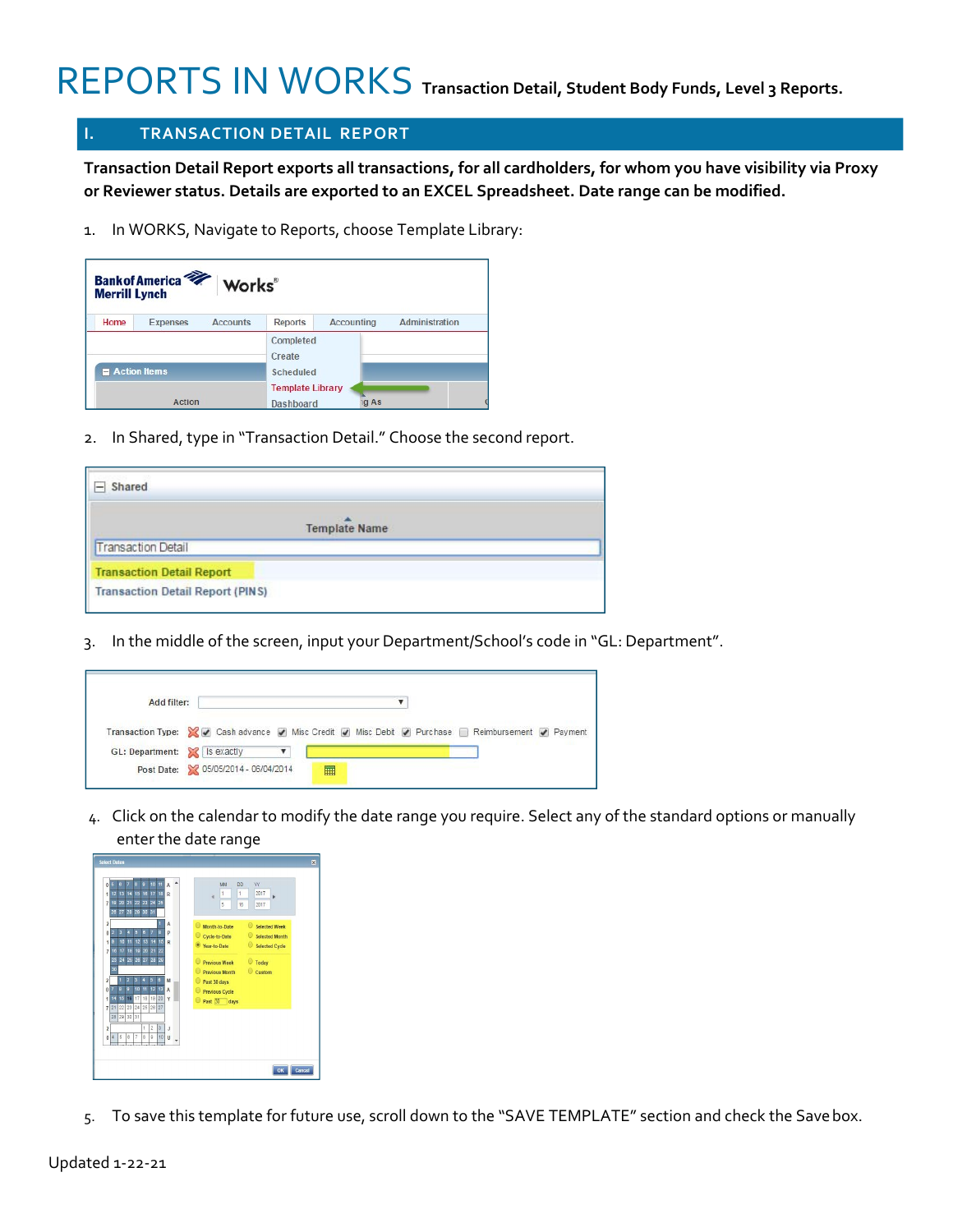| <b>Save Template</b>  |                                   |
|-----------------------|-----------------------------------|
|                       | Save Template to Template Library |
| <b>Template Name:</b> | <b>Transaction Detail Report</b>  |
| Description:          | <b>Statement Dates</b>            |

- **Submit Report**
- 6. Scroll to the bottom and click submit.
- 7. The Completed Reports page will open and a green check mark will appear when your report is ready. Click on XLS to view your report.

|    | <b>Completed Reports</b> |                         |                                  |               |            |            |  |  |  |  |  |
|----|--------------------------|-------------------------|----------------------------------|---------------|------------|------------|--|--|--|--|--|
|    |                          | Queued At               | <b>Report Name</b>               | <b>Status</b> | <b>New</b> |            |  |  |  |  |  |
| □  | $\overline{+}$           | 05/16/2017 12:42 PM CDT | <b>Transaction Detail Report</b> | Ready         |            | <b>XLS</b> |  |  |  |  |  |
| 1  | $\overline{+}$           | 05/16/2017 11:16 AM CDT | <b>Student Body Funds</b>        | Ready         |            | <b>XLS</b> |  |  |  |  |  |
|    | $\overline{+}$           | 05/16/2017 11:15 AM CDT | <b>Transaction Detail Report</b> | Ready         |            | <b>XLS</b> |  |  |  |  |  |
| L  | $\overline{+}$           | 05/15/2017 04:30 PM CDT | Spend by Cardholder              | Ready         |            | <b>XLS</b> |  |  |  |  |  |
| г  | $\overline{+}$           | 05/15/2017 04:27 PM CDT | Spend by Cardholder              | Ready         |            | <b>XLS</b> |  |  |  |  |  |
| 1. | $\overline{+}$           | 05/15/2017 03:50 PM CDT | Spend by Cardholder              | Ready         |            | <b>XLS</b> |  |  |  |  |  |
| ۰  | $\overline{+}$           | 05/15/2017 03:49 PM CDT | Spend by Cardholder              | Ready         |            | <b>XLS</b> |  |  |  |  |  |
|    | $\overline{+}$           | 05/15/2017 11:30 AM CDT | Spend by Cardholder              | Ready         |            | <b>XLS</b> |  |  |  |  |  |
|    | $\overline{+}$           | 05/11/2017 10:48 AM CDT | Spend by Cardholder              | Ready         |            | <b>XLS</b> |  |  |  |  |  |
|    | $\overline{+}$           | 05/10/2017 04:46 PM CDT | Spend by Cardholder              | Ready         |            | <b>XLS</b> |  |  |  |  |  |

8. An Excel Report will open. Use filters to sort by chartfield and autosum to total cost columns. This report includes the month Batched to PeopleSoft-see column titled Batch Name. If this column is blank, that transaction has not yet been uploaded to PeopleSoft.

| <b>Txn Number</b>  | Card | <b>Vendor Name</b>     | Amount |                |      |      |       |        | ▼ GL: Accoul ▼ GL: Ful ▼ GL: [▼ GL: Progra ▼ GL: Cla ▼ GL: Grant/Proje ▼ | Post Da - PID |                    | <b>CRI</b> | Batch Nan       |
|--------------------|------|------------------------|--------|----------------|------|------|-------|--------|--------------------------------------------------------------------------|---------------|--------------------|------------|-----------------|
| TXN00083918        | 0007 | OFFICE DEPOT #1078     |        | \$86,24 541000 | 7101 | 5552 | 25720 | '99999 | 00000                                                                    |               | 5/16/2014 PM007455 | PM007455   | <b>JUNE2014</b> |
| TXN00083939        | 0007 | OFFICEMAX CT IN#936299 |        | \$25.42 541000 | 101  | 5552 | 25720 | 99999  | 00000                                                                    | 5/16/2014     |                    |            | <b>JUNE2014</b> |
| <b>TXN00084842</b> | 0091 | <b>CADILLAC CAFE</b>   |        | \$33.44 531800 | 7101 | 5431 | 23293 | 99999  | 00000                                                                    | 5/28/2014     |                    |            | <b>JUNE2014</b> |
| <b>TXN00084229</b> | 0246 | FRED-MEYER #0600       |        | \$66.74 541000 | 101  | 3217 | 11313 | 05000  | 00000                                                                    | 5/21/2014     |                    |            | <b>JUNE2014</b> |
| <b>TXN00082948</b> | 0339 | <b>HEAVENLY DONUTS</b> |        | \$27.98 531800 | 205  | 1148 | 33000 | 99999  | G1321                                                                    | 5/5/2014      |                    |            | <b>JUNE2014</b> |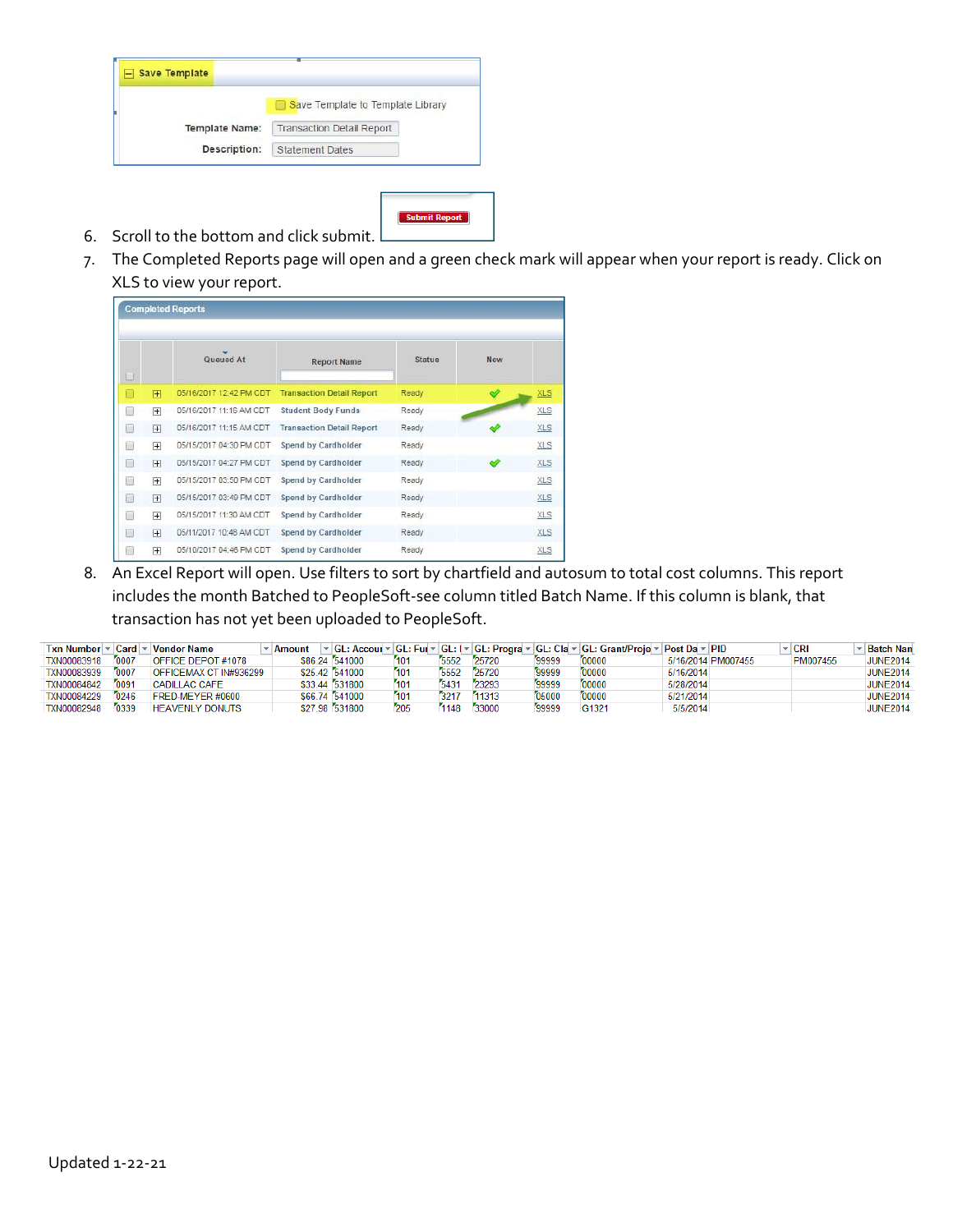**Student Body Funds Report exports all transactions coded to SBF for all cardholders within your department/school with details to an EXCEL Spreadsheet. Date range can be modified.**

1. In WORKS, Navigate to Reports, choose Template Library:

|                             | <b>Bank of America</b><br>Works®<br><b>Merrill Lynch</b> |                                         |            |                |  |  |  |  |  |  |  |
|-----------------------------|----------------------------------------------------------|-----------------------------------------|------------|----------------|--|--|--|--|--|--|--|
| Home                        | <b>Accounts</b><br>Expenses                              | <b>Reports</b>                          | Accounting | Administration |  |  |  |  |  |  |  |
| $\blacksquare$ Action Items |                                                          | Completed<br>Create<br><b>Scheduled</b> |            |                |  |  |  |  |  |  |  |
|                             | Action                                                   | <b>Template Library</b><br>Dashboard    | ig As      |                |  |  |  |  |  |  |  |

2. In Shared, type in "Student Body Funds." Choose "Modify/Run"

| <b>Student Body Funds</b> |  |  |
|---------------------------|--|--|
| Modify / Run              |  |  |
| <b>Delete</b>             |  |  |

3. In GL: Department field, input your school/department code (XXXX). Click on the calendar to update the date range.

| Add filter:                  |                                                                                                  |
|------------------------------|--------------------------------------------------------------------------------------------------|
|                              | GL: Account: X Is exactly<br>115320                                                              |
|                              | Transaction Type: V v Cash advance v Misc Credit v Misc Debit v Purchase Reimbursement v Payment |
| GL: Department: X Is exactly |                                                                                                  |
|                              | Post Date: 2 07/30/2016 - 08/31/2016<br>▦                                                        |

4. To save this template for future use, scroll down to the "SAVE TEMPLATE" section and click the Save box.

|                       | Save Template to Template Library |  |
|-----------------------|-----------------------------------|--|
| <b>Template Name:</b> | <b>Transaction Detail Report</b>  |  |
| Description:          | <b>Statement Dates</b>            |  |
|                       |                                   |  |
|                       |                                   |  |
|                       |                                   |  |
|                       |                                   |  |
|                       |                                   |  |

6. Report will run for a few moments and a green check mark will appear when competed. Click on XLS to download the Excel report.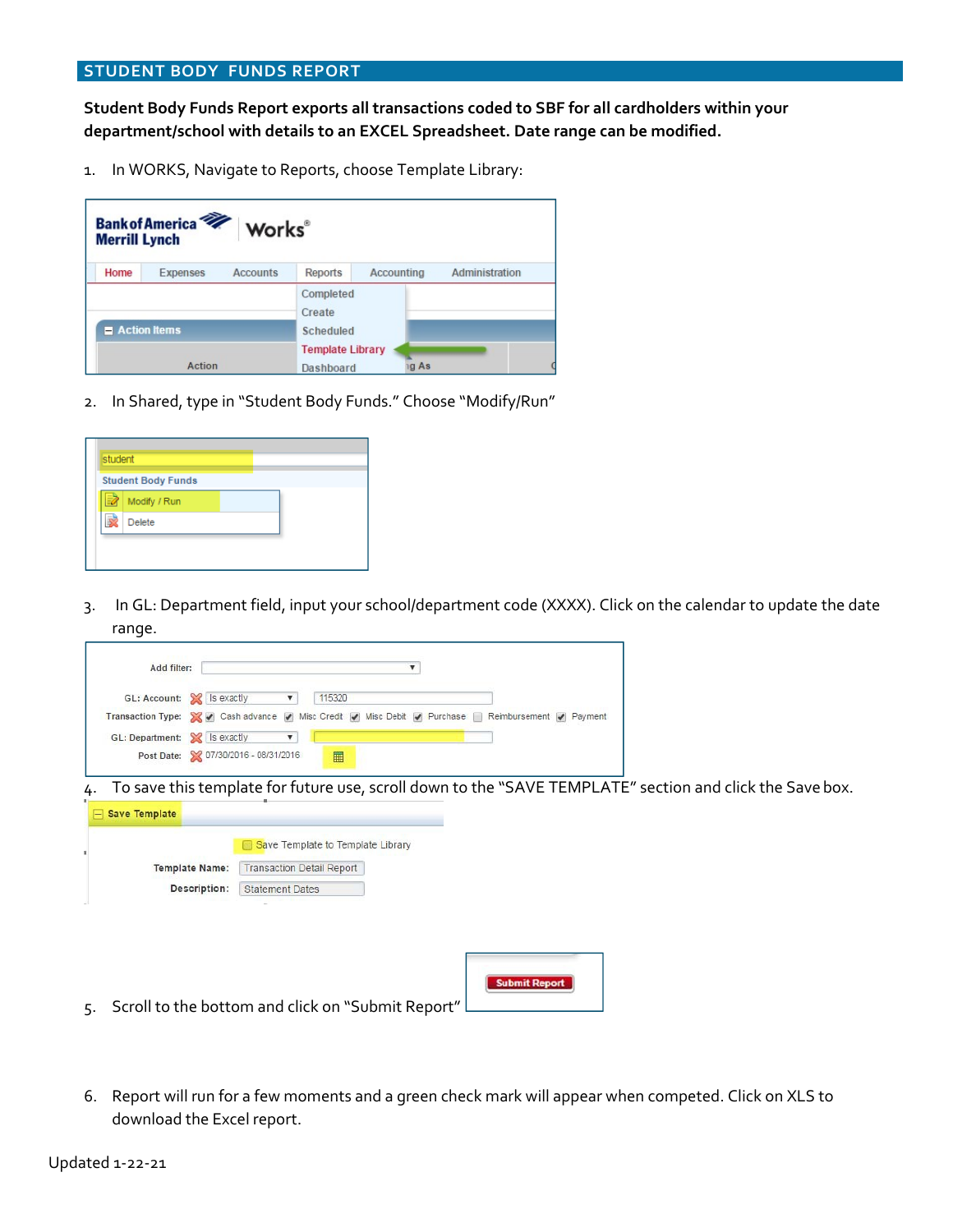|        |                | <b>Completed Reports</b> |                                  |               |             |            |
|--------|----------------|--------------------------|----------------------------------|---------------|-------------|------------|
| $\Box$ |                | Queued At                | <b>Report Name</b>               | <b>Status</b> | <b>INC.</b> |            |
|        | 田              | 05/17/2017 11:34 AM CDT  | <b>Student Body Funds</b>        | Ready         |             | <b>XLS</b> |
| n      | $\overline{+}$ | 05/17/2017 11:24 AM CDT  | <b>Student Body Funds</b>        | Ready         |             | <b>XLS</b> |
|        | 田              | 05/16/2017 01:31 PM CDT  | <b>Transaction Detail Report</b> | Ready         |             | <b>XLS</b> |

7. Open the downloaded Excel file to view your transactions. **To use the AutoSum function in Excel:** Click onthe

empty cell at the bottom of the "Amount" column, then click on the Auto Sum button inthe taskbar  $\sum$  to select the data to total, hit Enter. The columns included in the total will be listed in the formula bar highlighted below.

|    | <b>HOME</b><br><b>INSERT</b><br><b>FILE</b>                                                   | PAGE LAYOUT                            | <b>FORMULAS</b>       | DATA                                      | <b>REVIEW</b>                      | VIEW                              | DYMO Label                  | ACROBAT                      |                                       |                                                                                                        | a Watkins - C |
|----|-----------------------------------------------------------------------------------------------|----------------------------------------|-----------------------|-------------------------------------------|------------------------------------|-----------------------------------|-----------------------------|------------------------------|---------------------------------------|--------------------------------------------------------------------------------------------------------|---------------|
|    | X<br>$\overline{\mathbb{D}}$<br>Arial<br>$-10$<br>Þ<br>Paste<br>FH<br>U<br>В<br>$\mathcal{S}$ | $A^A$ $A^T$<br>$\sim$ $\sim$ $\,$<br>Α | $=$ = $=$<br>도 드<br>三 | 豪<br>87 -<br>$\frac{1}{1-\epsilon}$<br>石油 | Currency<br>$S -$<br>$\frac{0}{0}$ | $^{+0.0}_{-0.0}$<br>$\mathcal{D}$ | Conditional<br>Formatting ~ | Cell<br>Format as<br>Table - | Em Insert *<br>影 Delete *<br>Format v | 2. click<br>Σ۰<br>$\overline{\downarrow\!\!\downarrow}$ -<br>Sort & Find &<br>- ج<br>Filter ~ Select ~ |               |
|    | Clipboard <sub>Is</sub><br>Font                                                               | Б.                                     | Alignment             |                                           | 反                                  | Number                            | Styles<br>51                | Styles -                     | Cells                                 | Editing                                                                                                |               |
|    | $\overline{\phantom{a}}$                                                                      |                                        |                       |                                           |                                    |                                   |                             |                              |                                       |                                                                                                        |               |
| IF | $\times$                                                                                      | fx:                                    | $=$ SUM(E2:E16)       |                                           |                                    | 3. Hit Enter for total            |                             |                              |                                       |                                                                                                        |               |
|    |                                                                                               |                                        |                       |                                           |                                    |                                   |                             |                              |                                       |                                                                                                        |               |
|    | B                                                                                             | C                                      | D                     | E                                         | F                                  | G                                 | н                           |                              | J                                     | К                                                                                                      |               |
|    | <b>Vendor Name</b>                                                                            | <b>Txn Number Post Date Amount</b>     |                       |                                           |                                    |                                   |                             |                              |                                       | GL: Account GL: Fund GL: Department GL: Program GL: Class GL: Grant/Project CH Signoff Date            |               |
|    | <b>LEARNING A-Z, LLC</b>                                                                      | TXN00182982                            | 4/4/2017              | \$109.95 1115320                          |                                    | 101                               | 1131                        | 00000                        | 00000                                 | 00000                                                                                                  | 4/7/201       |
| 3  | C&C SMART FOOD52305588                                                                        | TXN00182983                            | 4/4/2017              | \$139.80 115320                           |                                    | 101                               | 1131                        | 00000                        | 00000                                 | 00000                                                                                                  | 4/7/201       |
| 4  | <b>STAPLES</b>                                                                                | TXN00183108                            | 4/5/2017              |                                           | (\$2.00) 115320                    | 101                               | 1131                        | 00000                        | 00000                                 | 00000                                                                                                  | 4/7/201       |
| 5  | <b>OFFICE DEPOT #1078</b>                                                                     | TXN00183639                            | 4/10/2017             | \$27.18 115320                            |                                    | 101                               | 1131                        | 00000                        | 00000                                 | 00000                                                                                                  | 4/12/201      |
| 6  | OFFICE DEPOT #1078                                                                            | TXN00183752                            | 4/10/2017             | \$32.75 115320                            |                                    | 101                               | 1131                        | 00000                        | 00000                                 | 00000                                                                                                  | 4/12/201      |
|    | OREGON ZOO REGISTRATIO                                                                        | TXN00183759                            | 4/11/2017             | \$404.00 115320                           |                                    | 101                               | 1131                        | 00000                        | 00000                                 | 00000                                                                                                  | 4/12/201      |
| 8  | <b>STAPLES</b>                                                                                | TXN00184718                            | 4/19/2017             | \$20.02 1115320                           |                                    | 101                               | 1131                        | 00000                        | 00000                                 | 00000                                                                                                  | 4/21/201      |
| 9  | <b>OFFICE DEPOT #1078</b>                                                                     | TXN00184813                            | 4/19/2017             | \$24.28 115320                            |                                    | 101                               | 1131                        | 00000                        | 00000                                 | 00000                                                                                                  | 4/21/201      |
| 10 | OFFICE DEPOT #1078                                                                            | <b>TXN00185081</b>                     | 4/21/2017             | \$79.00 115320                            |                                    | 101                               | 1131                        | 00000                        | 00000                                 | 00000                                                                                                  | 4/28/201      |
|    | 11 OFFICE DEPOT #1078                                                                         | <b>TXN00185162</b>                     | 4/21/2017             | \$23.36 115320                            |                                    | 101                               | 1131                        | 00000                        | 00000                                 | 00000                                                                                                  | 4/28/201      |
|    | 12 STAPLES                                                                                    | TXN00185460                            | 4/24/2017             | \$24.55 115320                            |                                    | 101                               | 1131                        | 00000                        | 00000                                 | 00000                                                                                                  | 4/28/201      |
|    | 13 STAPLES                                                                                    | <b>TXN00185462</b>                     | 4/24/2017             | (\$20.02) 115320                          |                                    | 101                               | 1131                        | 00000                        | 00000                                 | 00000                                                                                                  | 4/28/201      |
|    | 14 OFFICE DEPOT #1078                                                                         | <b>TXN00185767</b>                     | 4/27/2017             |                                           | \$4.50 115320                      | 101                               | 1131                        | 00000                        | 00000                                 | 00000                                                                                                  | 4/28/201      |
|    | 15 STAPLES                                                                                    | <b>TXN00185834</b>                     | 4/27/2017             | \$109.30 115320                           |                                    | 101                               | 1131                        | 00000                        | 00000                                 | 00000                                                                                                  | 4/28/201      |
| 16 | <b>PORTLAND TIMBERS</b>                                                                       | TXN00186029                            | 4/28/2017             | \$480.00 1115320                          |                                    | 101                               | 1131                        | 00000                        | 00000                                 | 00000                                                                                                  | 5/5/201       |
| 17 |                                                                                               |                                        |                       | $=$ SUM(E2:E16)                           |                                    |                                   |                             |                              |                                       |                                                                                                        |               |
| 18 |                                                                                               |                                        |                       | SUM(number1, [                            |                                    | 1. Click                          |                             |                              |                                       |                                                                                                        |               |
| 19 |                                                                                               |                                        |                       |                                           |                                    |                                   |                             |                              |                                       |                                                                                                        |               |

## The total will appear in the first cell that was selected at the bottom of the Amount column.

| ちゃっぷっ<br>я<br>×                                             | 2.<br>困<br>Student Body Funds (5).xls [Compatibility Mode] - Excel |                                                       |                                                        |                                                                                                                         |                                                                                             |  |
|-------------------------------------------------------------|--------------------------------------------------------------------|-------------------------------------------------------|--------------------------------------------------------|-------------------------------------------------------------------------------------------------------------------------|---------------------------------------------------------------------------------------------|--|
| <b>FILE</b><br><b>HOME</b><br><b>INSERT</b>                 | <b>FORMULAS</b><br>PAGE LAYOUT                                     | <b>REVIEW</b><br>DATA                                 | <b>VIEW</b><br>DYMO Label                              | <b>ACROBAT</b>                                                                                                          | Debra Watkins *                                                                             |  |
| Normal Page Break<br>Page Custom<br>Layout Views<br>Preview | $\vee$ Ruler<br>√ Formula Bar<br>$\vee$ Gridlines $\vee$ Headings  | $\mathcal{L}$<br>100%<br>Zoom to<br>Zoom<br>Selection | ×<br>New<br>Arrange Freeze<br>Panes +<br>All<br>Window | <b>DD</b> View Side by Side<br>$\Box$ Split<br>[iii] Synchronous Scrolling<br>Hide<br>開 Reset Window Position<br>Unhide | FЬ<br>E,<br>Switch<br>Macros<br>Windows *                                                   |  |
| Workbook Views                                              | Show                                                               | Zoom                                                  |                                                        | Window                                                                                                                  | Macros                                                                                      |  |
| E17<br>$\checkmark$                                         | Ťх<br>$=$ SUM(E2:E16)                                              |                                                       |                                                        |                                                                                                                         |                                                                                             |  |
| B                                                           | D<br>Ċ                                                             | F<br>F                                                | G<br>H                                                 |                                                                                                                         | K                                                                                           |  |
| <b>Vendor Name</b>                                          | <b>Txn Number</b><br><b>Post Date Amount</b>                       |                                                       |                                                        |                                                                                                                         | GL: Account GL: Fund GL: Department GL: Program GL: Class GL: Grant/Project CH Signoff Date |  |
| LEARNING A-Z. LLC                                           | <b>TXN00182982</b><br>4/4/2017                                     | 115320<br>\$109.95                                    | 101<br>1131                                            | 00000<br>00000<br>00000                                                                                                 | 4/7/201                                                                                     |  |
| C&C SMART FOOD52305588<br>3                                 | 4/4/2017<br>TXN00182983                                            | 115320<br>\$139.80                                    | 101<br>1131                                            | 00000<br>00000<br>00000                                                                                                 | 4/7/201                                                                                     |  |
| <b>STAPLES</b><br>4                                         | 4/5/2017<br><b>TXN00183108</b>                                     | (\$2.00) 115320                                       | 101<br>1131                                            | 00000<br>00000<br>00000                                                                                                 | 4/7/201                                                                                     |  |
| OFFICE DEPOT #1078                                          | TXN00183639<br>4/10/2017                                           | \$27.18 115320                                        | 101<br>1131                                            | 00000<br>00000<br>00000                                                                                                 | 4/12/201                                                                                    |  |
| OFFICE DEPOT #1078<br>6                                     | 4/10/2017<br><b>TXN00183752</b>                                    | \$32.75 115320                                        | 101<br>1131                                            | 00000<br>00000<br>00000                                                                                                 | 4/12/201                                                                                    |  |
| <b>OREGON ZOO REGISTRATIO</b>                               | 4/11/2017<br>TXN00183759                                           | \$404.00 115320<br>\$20.02 115320                     | 101<br>1131<br>101<br>1131                             | 00000<br>00000<br>00000<br>00000<br>00000<br>00000                                                                      | 4/12/201                                                                                    |  |
| <b>STAPLES</b><br>8<br><b>OFFICE DEPOT #1078</b>            | <b>TXN00184718</b><br>4/19/2017<br>TXN00184813<br>4/19/2017        | \$24.28 115320                                        | 101<br>1131                                            | 00000<br>00000<br>00000                                                                                                 | 4/21/201<br>4/21/201                                                                        |  |
| 9<br>10 OFFICE DEPOT #1078                                  | TXN00185081<br>4/21/2017                                           | 115320<br>\$79.00                                     | 101<br>1131                                            | 00000<br>00000<br>00000                                                                                                 | 4/28/201                                                                                    |  |
| 11 OFFICE DEPOT #1078                                       | 4/21/2017<br>TXN00185162                                           | 115320<br>\$23.36                                     | 101<br>1131                                            | 00000<br>00000<br>00000                                                                                                 | 4/28/201                                                                                    |  |
| 12 STAPLES                                                  | TXN00185460<br>4/24/2017                                           | \$24.55 115320                                        | 101<br>1131                                            | 00000<br>00000<br>00000                                                                                                 | 4/28/201                                                                                    |  |
| 13 STAPLES                                                  | <b>TXN00185462</b><br>4/24/2017                                    | (\$20.02) 115320                                      | 101<br>1131                                            | 00000<br>00000<br>00000                                                                                                 | 4/28/201                                                                                    |  |
| 14 OFFICE DEPOT #1078                                       | <b>TXN00185767</b><br>4/27/2017                                    | \$4.50 115320                                         | 101<br>1131                                            | 00000<br>00000<br>00000                                                                                                 | 4/28/201                                                                                    |  |
| <b>STAPLES</b><br>15                                        | TXN00185834<br>4/27/2017                                           | 115320<br>\$109.30                                    | 101<br>1131                                            | 00000<br>00000<br>00000                                                                                                 | 4/28/201                                                                                    |  |
| <b>PORTLAND TIMBERS</b><br>16                               | <b>TXN00186029</b><br>4/28/2017                                    | \$480.00 115320                                       | 101<br>1131                                            | 00000<br>00000<br>00000                                                                                                 | 5/5/201                                                                                     |  |
| 17                                                          |                                                                    | \$1,456.67                                            |                                                        |                                                                                                                         |                                                                                             |  |
| 18                                                          |                                                                    |                                                       |                                                        |                                                                                                                         |                                                                                             |  |
| 19                                                          |                                                                    |                                                       |                                                        |                                                                                                                         |                                                                                             |  |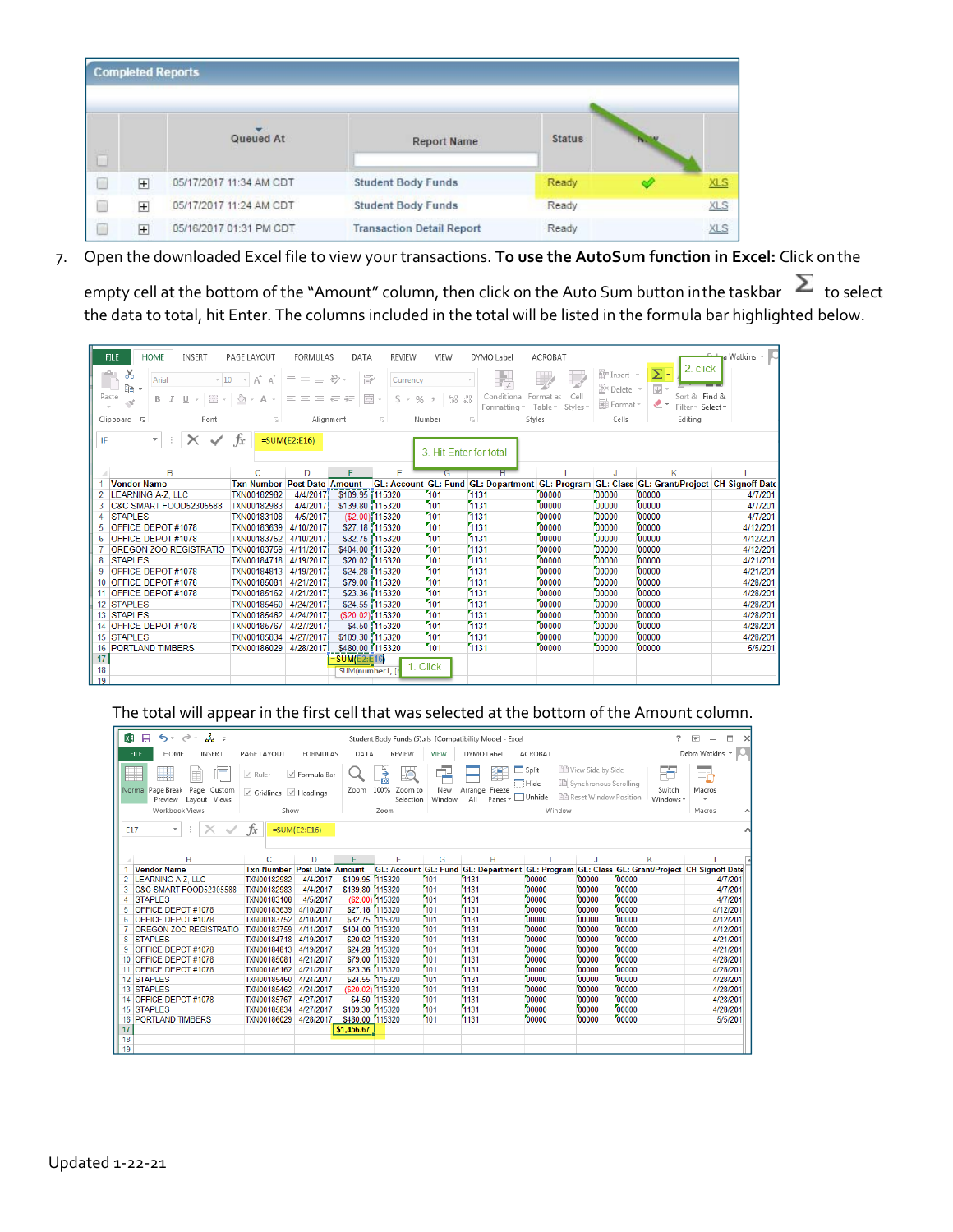## **II. LEVEL 3 VENDOR REPORTS**

**Level 3 Vendor Reports exports all transactions purchased from that specific vendor for all cardholders you have visibility to within your department/school, with details of each item purchased to an EXCEL Spreadsheet. Date range can be modified. The list of Level 3 Vendors in WORKS reports are:**

| <b>Amazon - TXN Details</b>                 |
|---------------------------------------------|
| <b>BSN Sport Supply - TXN Details</b>       |
| <b>CDW Government - TXN Details</b>         |
| <b>Fastenal - TXN Details</b>               |
| <b>Fisher Scientific - TXN Details</b>      |
| <b>Grainger - TXN Details</b>               |
| <b>Home Depot - TXN Details</b>             |
| <b>Independent Stationers-TXN Details</b>   |
| Lowes - TXN Details                         |
| <b>Metro Office Solutions - TXN Details</b> |
| <b>Office Depot - TXN Details</b>           |
| <b>OfficeMax - TXN Details</b>              |
| <b>Oriental Trading - TXN Details</b>       |
| Safeway - TXN Details                       |
| <b>School Specialty-TXN Details</b>         |
| <b>Staples - TXN Details</b>                |
| <b>WCP Solutions - TXN Details</b>          |

8. In WORKS, Navigate to Reports, choose Template Library:

| <b>Bank of America</b><br>Works®<br><b>Merrill Lynch</b> |                             |                                             |            |                |  |  |  |
|----------------------------------------------------------|-----------------------------|---------------------------------------------|------------|----------------|--|--|--|
| Home                                                     | <b>Accounts</b><br>Expenses | <b>Reports</b>                              | Accounting | Administration |  |  |  |
|                                                          |                             | Completed<br>Create                         |            |                |  |  |  |
| <b>Action Items</b>                                      |                             | <b>Scheduled</b><br><b>Template Library</b> |            |                |  |  |  |
|                                                          |                             |                                             |            |                |  |  |  |
|                                                          | Action                      | <b>Dashboard</b>                            | ig As      |                |  |  |  |

9. In Shared, type in the Level 3 Vendor name. Click on the report and select "Modify/Run"

| <b>Template Name</b> |  |  |  |  |  |  |
|----------------------|--|--|--|--|--|--|
| Amazon               |  |  |  |  |  |  |
| Amazon - TXN Details |  |  |  |  |  |  |
| Modify / Run         |  |  |  |  |  |  |
|                      |  |  |  |  |  |  |